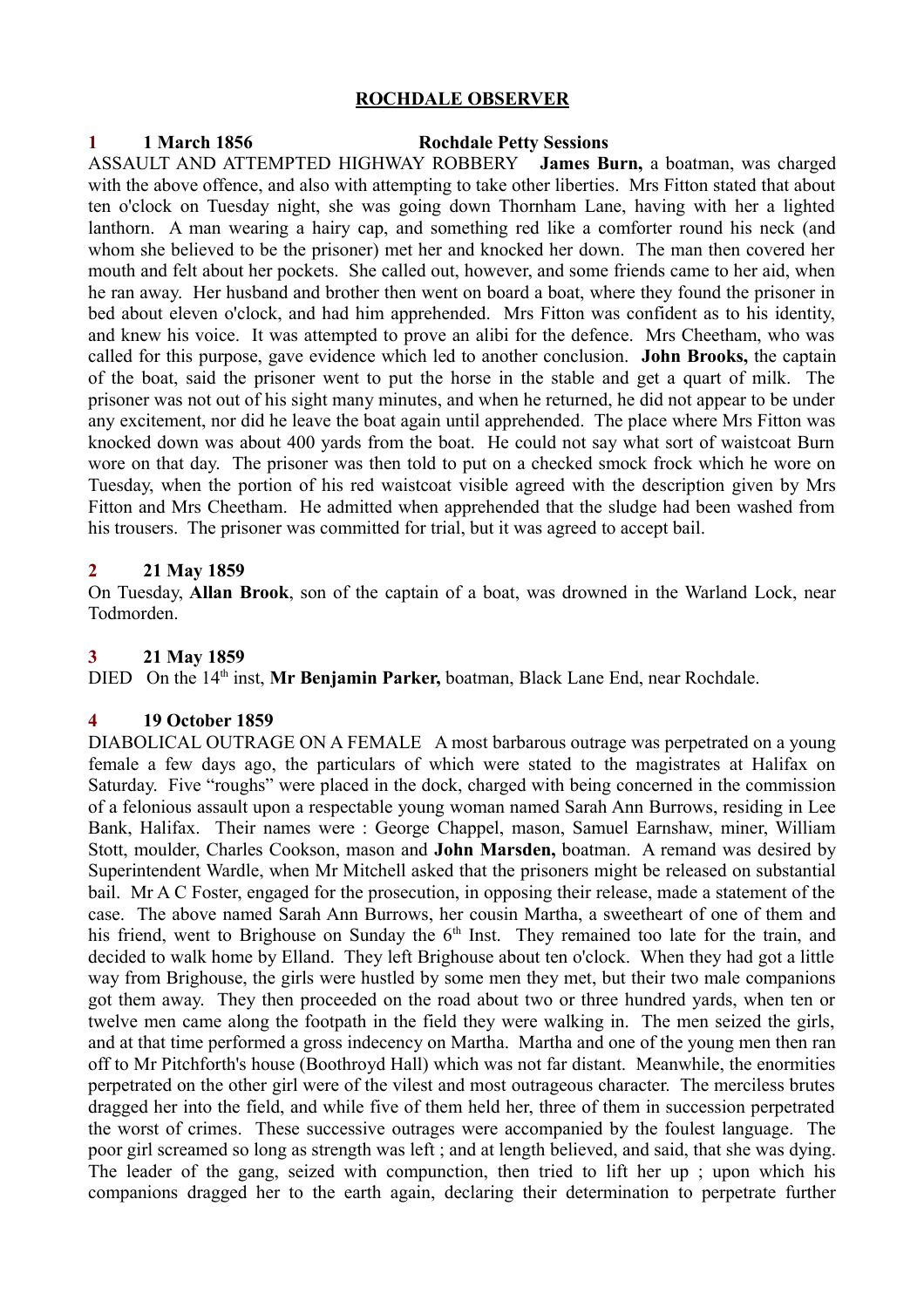outrages upon her. The compassion of two, however, prevailed for the time ; the girl was lifted up and "paddled" in a direction towards Elland Wood. The villains then tried to drag her into the wood, which she with all her remaining strength and loudest screams resisted. Just at that time, a young man approached in the opposite direction, and appealed to the feelings of the brutes, reminding them of their own mothers and sisters, and asked how they could bear even the thought of their being treated as they were treating this girl. The reply was that if he did not mind his own business, they would throw him into the delph close by. He ran at once for assistance, and soon met with the young people who were with the girl at first. The criminals retreated, and the inmates of a cottage near having been roused, the sufferer was cared for. The people vacated their own bed, and allowed the girl to occupy it till the morning. The five prisoners were present, indeed they had admitted that, but denied having taken any part in the offence. The Chairman, addressing the prisoners, remarked that this was one of the most diabolical acts he had ever heard of next to actual murder. Virtually they were one as bad as another, and if the whole of them were hanged together, the country would be better for it. They would be remanded to Wednesday. The shocking event has created a painful feeling in the district where it happened, and in Halifax. The sufferer is in humble life, but of spotless character. Her state of health now is distressing, and when called upon to identify the prisoners, she fainted each time. Since Saturday, two other men have been apprehended on the charge, and the whole seven were on Wednesday committed for trial,

## **5 28 June 1862 Todmorden Petty Sessions**

CRUELTY TO ANIMALS AND ASSAULT William Rawson, Mytholmroyd, was charged by **Samuel Schofield,** boatman, with cruelty in beating a horse whilst in his charge on Whit Tuesday, whilst on the towing-path of the canal at Mytholmroyd. It appeared that upon the above day, a party of teachers and scholars belonging to the Unitarian Chapel had a trip to Cragg Valley, for which purpose they engaged a boat to take them to Mytholmroyd, of which Schofield was captain. During the day, whilst the scholars were enjoying themselves in a field, some disturbance took place with a number of rough looking men in the neighbourhood, upon which the scholars returned to the boat. Some of these brutal fellows, however, followed, and defendant began to kick one of the horses on the belly. Schofield seeing this, at once got off the boat and remonstrated with him, upon which the defendant struck his legs from under him, and he fell with his head on the ground. A struggle ensued, in which he was kicked and trampled on by several of defendant's companions. Mr Gould, who appeared for complainant, called Mary Sutcliffe, James Mooney and Abraham Sutcliffe in support of the case. Mr Blomley appeared for defendant, and denied the charge, and elicited that complainant was the actual aggressor. Shadrick Walton was called in support of this. The magistrates, however, after a g=few minutes' deliberation, said they should fine defendant in  $10s$ and costs for cruelty to the horse, and 40s and costs for the assault.

# **6 11 October 1862**

DEATHS Greenwood. On the 3<sup>rd</sup> inst, aged 48 years, Mr Andrew Greenwood, boatman, Cromwell Street.

## **7 25 June 1864**

A MELANCHOLY SUICIDE On Tuesday, in inquest was held at the Railway Hotel, before T ff Dearden Esq, on the body of Mary Ellen Baron aged 24 years, a resident of Milnrow Road, who was found drowned on Monday in the canal near Clegg Hall. The first witness called was Elizabeth Baron, dressmaker, sister to the deceased, who stated that the deceased had been in very low spirits for some time. She was consumptive, and had been under the medical treatment of Dr W morris. On Sunday afternoon, she went with the deceased to Shawclough to see some friends, and on returning home , about eight o'clock in the evening up Drake Street, her sister left her saying that she was going to call on Mr J Chadwick's servant, who was a friend of hers. Finding that she did not return according to promise, she called at the residence of Mr Chadwick, and the servant told her that the deceased had not called that day. As her sister did not return home, she gave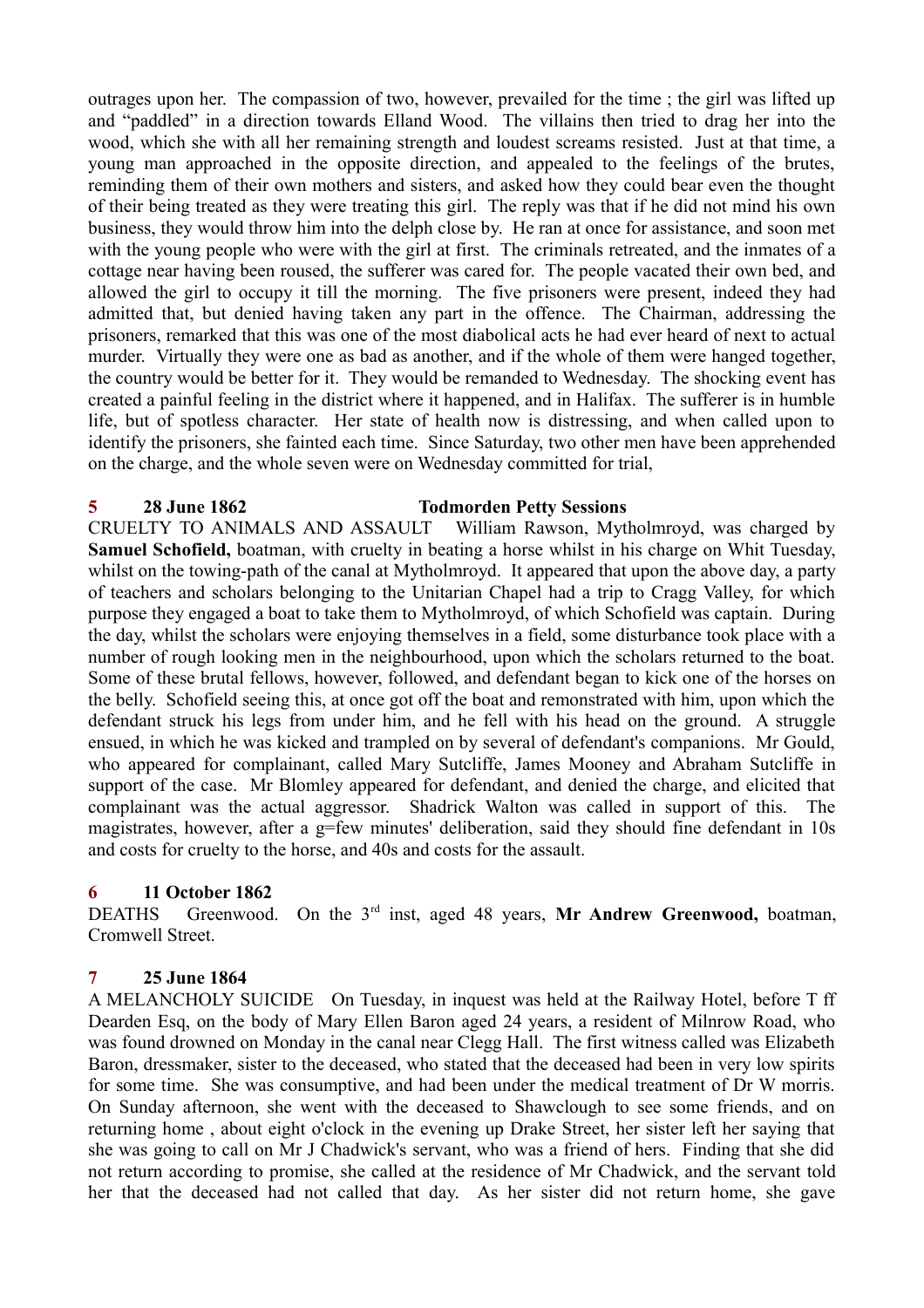information to the police. She heard nothing further until she was informed that her sister had been found drowned. **John Lord**, boatman, said he knew the deceased very well, and at half past twelve on Monday, he found her in the canal drowned near to Clegg Hall. Her crinoline was on the towing-path. Ann Duxbury said that on Monday morning at a quarter to twelve, she saw the deceased near to Clegg Hall Bridge, walking very slowly. She asked her if the way she was going was the road to Clegg Hall. She replied that it was. In a few hours after, she heard that the deceased was drowned. A verdict to the effect "That the deceased committed suicide while in an unsound state of mind" was returned.

# **8 13 August 1864 Rochdale Petty Sessions**

BOAT RACING ON THE CANAL **Northern Buckley**, a boatman in the employ of Messrs Veevers, was charged with a breach of the bye laws of the Canal Company, committed at Gauxholme higher lock, in Walsden. Mr T W Whitehead appeared for the company, and stated that on the 30<sup>th</sup> ult, defendant, who was in charge of a boat named the *Oak*, was racing and attempting to pass another boat on the canal, and in doing so opened the lower gates before closing the upper ones, thus causing them to come together with considerable force, and had the masonry not been firm, serious consequences might have resulted. The company had only just finished repairs at these locks. **George Slater,** wharfinger at Walsden, corroborated Mr Whitehead's statement. Defendant, who did not appear, was fined 40s and costs.

## **9 27 August 1864**

DEATH BY DROWNING On Wednesday, the body of **Catherine Harrison,** aged 47, a boatman's wife, was found in the canal near Lockbridge. When last seen, the deceased was returning to her boat with her husband, in a state of intoxication, and it is supposed that she accidentally fell into the water.

## **10 15 October 1864**

CAUTION TO BOATMEN **James Jackson**, a captain of a canal boat, was charged with damaging the gates of the lock at Laneside to the extent of £10. Mr J Lomax appeared for the canal company and, in opening the case, said this was one only of the many offences that was committed of late on the canal. The defendant had been summoned before them for an offence which came under a section of an act of parliament, which was passed in the reign of George the  $3<sup>rd</sup>$ , but he was sorry to say that the highest penalty it directed to be inflicted was £5, which would not cover the damage done to the gates. On the 23rs instant, the defendant brought his boat at a furious speed against the gates of the lock, and damaged them very considerably, as he would be able to prove in evidence. Thomas Dawson, Edward Bridge and Simeon Campyet gave evidence to the above facts, and the bench inflicted a fine of £3.

# **11 21 April 1866**

A MAN KILLED BY A HORSE On Monday, **Robert Stansfield,** aged 60 years, a boatman residing in Regent Street, School Lane, met with his death under the following circumstances. On that morning, at about seven o'clock. A carter in the employ of Mr Tatham went to the stables in Milnrow Road belonging to Moss Lane Works, and took out a horse which his master had bought only on the previous Thursday. After putting on its gears, he took it in the direction of Mr Lucas's shop, saddler, with the view of having the gears examined. When he got opposite to Mr Mark Isherwood's shop, he stopped the horse to alter the harness, and was in the act of putting it right, when the horse suddenly gave a jump and ran away. Mr Lucas's shop is at the junction of the Milnrow and Oldham Roads, and just at the Milnrow Road corner of the shop is the shutter box. The deceased, who had been lame for many years, was leaning against the shutter box when the horse came down Milnrow Road, and having gone halfway across the junction of the two roads, it made towards where the deceased was standing. He threw up his hands to the horse, but it ran against him with its head, and struck him on the face. After the blow, both horse and deceased fell,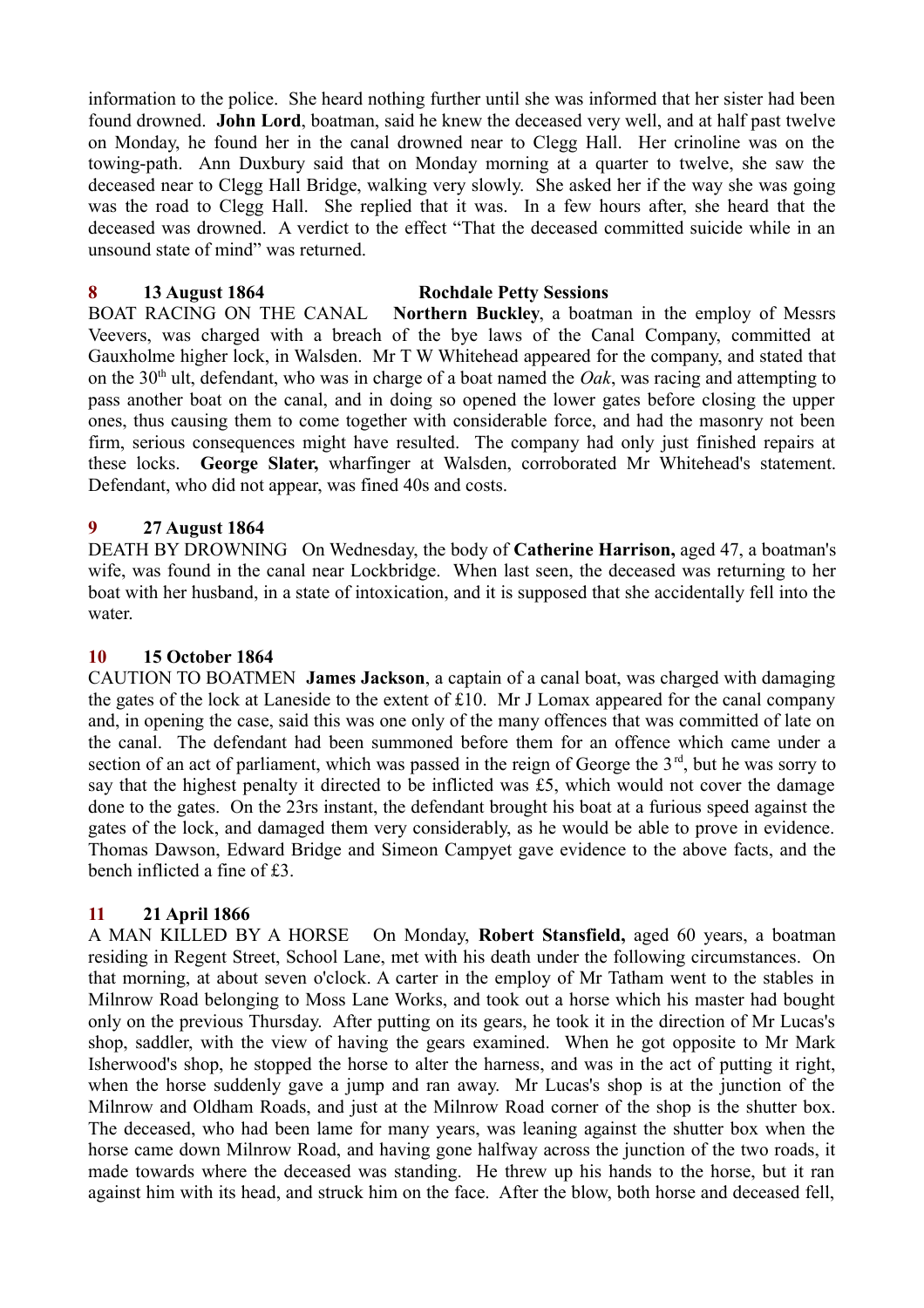the latter being undermost. The horse then got up and stamped upon him with all its feet, keeping its head towards him all the time, after which it ran off down Drake Street, and was not secured by the driver until it had got half way down. James Beal, a house painter, who had witnessed the occurrence, then went to the deceased and found him lying partly on his left side with his head in the direction of School Lane. He was quite insensible, and was removed to the Grapes Inn beerhouse and afterwards to his residence. He died the same evening. On Wednesday, an inquest was held at the Bowling Green Inn, and the jury returned a verdict of "Accidental death".

#### **12 30 June 1866 Police Proceedings**

ROBBERY FROM THE PERSON Jos Elliott, Henry Simpson and Margaret Simpson having been placed in the dock, the male prisoners were charged with stealing a purse containing a sum of money from a boatman named **Ellis**, and the female prisoner with having received the same, knowing it to have been stolen. It appears that Ellis came into the town with another man on the  $27<sup>th</sup>$  inst, and went from one public house to another, followed by the male prisoners. The last place they visited was the Drake Inn. On leaving, he was set upon by Elliott and Simpson, the former holding Ellis down whilst the latter rifled his pockets and took therefrom his purse. Remanded in custody until Monday.

## **13 7 July 1866 Police Proceedings**

"WHEN THE BOATMAN COMES ON SHORE" Joseph Elliott, Henry Simpson and Margaret Pearson were brought up – the two former charged with having stolen, with violence, 15s from the person of **Samuel Ellis,** and the latter with having received the same, well knowing it to have been stolen. The prosecutor us a boatman on the Bridgewater Canal, and on the previous Wednesday evening, along with two companions, one of whom was named John Wright, he went to the Weavers' Arms in Church Lane. They met Elliott there, and he was sitting on a form in the tap room. He threw twopence on the floor, saying that was all the money he had ; and the prosecutor asked him to give it to him, and he would pay for a quart of ale. Of course he did so. The quart of ale came in, and then the prosecutor and his companions went to the Drake Inn, being followed by the two prisoners and another man. They had some more ale there, and presently Elliott, without the least provocation, struck prosecutor on the head, knocked him down, and kicked him while on the floor. Thereupon, Wright, fearing that they were going to have a row, suggested that they should leave, and accordingly they came out. He had no sooner got into the street than Simpson knocked him down, held him, and robbed him of the 15s. Elliott also assisted to hold him down while Simpson robbed him. Simpson was wearing a white jacket, and he went home and changed it for a brown one. In the meantime, Elliott was taken into custody by PC Lund, and Simpson afterwards went to the office, and was apprehended. They were searched, and nothing but a tobacco box was found on Elliott, and a purse containing half a crown on Simpson. The latter, however, cohabited with Pearson in Church Lane, and it was suggested that when he went to change his jacket, he had handed over to her the proceeds of the robbery. Inspector Stead and PC Lund went to her house, and when in conversation with her, they saw her pull a purse out of her breast. The inspector took possession of it, and handed it over to PC Lund and the officer, on opening it, found it contained 15s 8d. She was therefore taken into custody. In accounting for the money to the officers, she at first stated that Simpson had given her 7s 6d of it, which he had won by gambling in Newgate. The prisoners were very positively identified both by the prosecutor, by Wright, and by a witness named Bridget Tattersall, residing at the end of Nelson Street, as being the men who committed the robbery. The witness Tattersall deposed to the fact that when she went into the Drake Inn for a pint of beer for supper, she saw all the men there, and she heard Elliott say to the prosecutor, "Pull the b----y halfcrown out and let us have some drink". Wright added that when he got outside, one of the prisoners struck him in the ribs so violently that they were painful yet, and he ran away as fast as he could. The prosecutor appeared to have been badly used, for when at the police station he bled profusely from several wounds, and on the next morning when Wright saw him, he was very much marked about the face. Wright added that he heard the prosecutor when first attacked call